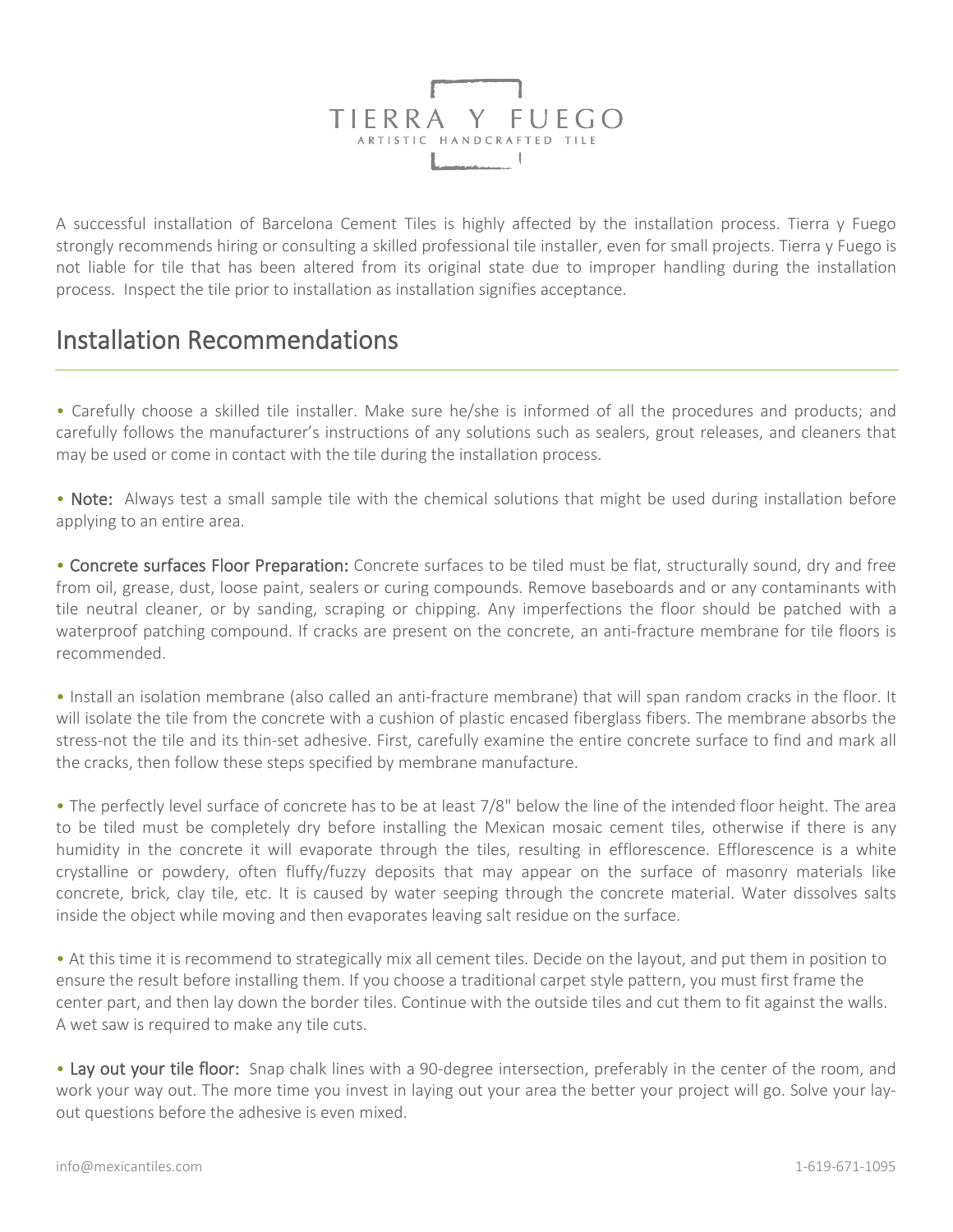• Before the installation process begins. It is recommended to pre-seal only the surface of the tile with a penetrating sealer, be careful not to saturate the tiles with sealer. Do not seal the sides because the grout may be repealed. The pre-sealing process will help to maintain the tiles clean and prevent staining, it may also prevent efflorescence. We recommend using the 511 Impregnator from Miracle Sealants Company. For best results follow the sealer manufactures instructions.

• Mix the thin set according to Manufacturer's instructions and have all your tools at the ready before the tiling process starts. Apply thin set onto the concrete surface using the flat side of the trowel. Follow the "keying in" process by combing out the thin set to a uniform depth using the notched side held at a consistent 45° angle.

• Start laying the tiles one at a time. Make sure to wet the back of each tile with a wet sponge and back butter each tile with thin set using a notched trowel. This damping will speed the adhesion process to the floor.

• As the tiles are being installed, put them into place using only hand pressure, ensuring that they are perfectly level with each other. Do not use any tools to put the tiles in place. Immediately clean any excess thin-set or stains during installation.

• The typical installation for Barcelona Cement tiles is the butt joint method, leaving a very narrow grout line of approximately 1/16". Take care to align the tiles so that a regular pattern is maintained throughout the floor. Ensure that the tiles are perfectly leveled throughout the installation.

• Once the installation is completed allow 48 to 72 hours for the tiled area to dry, and then apply another coat of penetrating sealer before grouting.

• Apply a grout release (like Aqua Mix's) before grouting following the manufacturer's instructions; this process helps to protect textured surfaces, and reduce grout staining.

• Grouting: After the mortar and sealer have dried completely you are ready to grout, we recommend non-sanded grout for this material. There are a variety of grout colors available to enhance the look of your tile floor. Depending on the desired overall look, there are three basic approaches to selecting the grout color: matching, contrasting, and neutral. Grout will affect the product's final appearance.

• When working with grout it is necessary to keep conditions as consistent as possible throughout the job: moisture, temperature, mixing and application. Use a grout float to work the grout into the tile joints. Skim off the excess grout with the edge of the grout float and wipe the tile immediately with a damp sponge (rinse the grout sponge frequently and change the rinse water regularly). It is better to grout small areas at a time so no grout will dry on the face of the tile.

• Sealing the Grout: After grout has dried 48-72 hours, seal all grout joints with penetrating sealer to reduce maintenance and to retain the grout color.

• Once installation and grouting is completed clean the area with a PH neutral soap and water. Grout Haze Clean-up from Aqua Mix can be used to clean tiles. If stains, grout haze or any other sediment cannot be removed with soap and water use a #600 sandpaper for removal and buff the area.